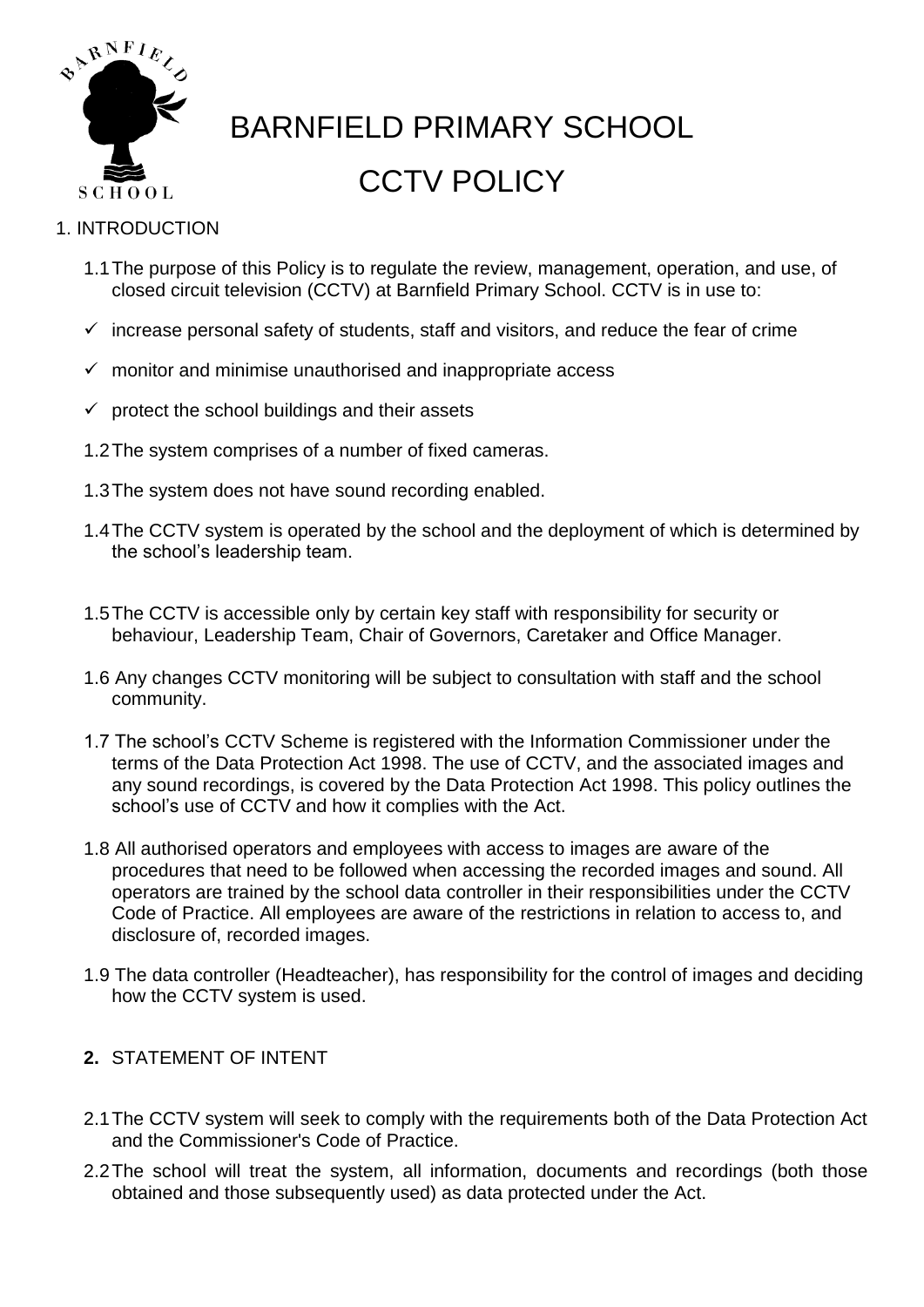- 2.3Cameras will be used to monitor activities within the school and its grounds to identify criminal activity actually occurring, anticipated, or perceived. It will be used for the purpose of securing the safety and wellbeing of the pupils, staff and school together with its visitors.
- 2.3.1 The system has been designed to the best of its abilities to deny observation on adjacent private homes, gardens and other areas of private property.
- 2.4Materials or knowledge secured as a result of CCTV will not be used for any commercial purpose.
- 2.4.1 Images will only be released to the media for use in the investigation of a specific crime with the written authority of the police.
- 2.4.2 Images will never be released to the media for purposes of entertainment.
- 2.5The planning and design has endeavoured to ensure that the system will give maximum effectiveness and efficiency but it is not possible to guarantee that the system will cover or detect every single incident taking place in the areas of coverage.
- 2.6Warning signs, as required by the Code of Practice of the Information Commissioner will be clearly visible on the site.

#### **3.** SYSTEM MANAGEMENT

- 3.1The system will be administered and managed by Barnfield Primary School who will act as the Data Controller, in accordance with the principles and objectives expressed in the policy.
- 3.2The day-to-day management will be the responsibility of both the Headteacher and Office Manager who will act as the System Manager.
- 3.3The system and the data collected will only be available to the Data Controller, the Head and the System Manager.
- 3.4The CCTV system will be operated 24 hours each day, every day of the year.
- 3.5The System Manager will check and confirm the efficiency of the system daily and in particular that the equipment is properly recording and that cameras are functional.
- 3.6Unless an immediate response to events is required, cameras will not be directed at an individual, their property or a specific group of individuals, without authorisation in accordance with the Regulation of Investigatory Power Act 2000.
- 3.7The System Manager must satisfy themselves of the identity of any person wishing to view images or access the system and the legitimacy of the request. Where any doubt exists access will be refused.
- 3.8Details of **ALL** visits and visitors will be recorded in the system log book including time/data of access and details of images viewed.
- 3.9Any visit may be immediately curtailed if prevailing operational requirements make this necessary.

#### **4.** COVERT MONITORING

4.1The school may in exceptional circumstances set up covert monitoring. For example:

i. Where there is good cause to suspect that an illegal or unauthorised action(s), are taking place, or where there are grounds to suspect serious misconduct;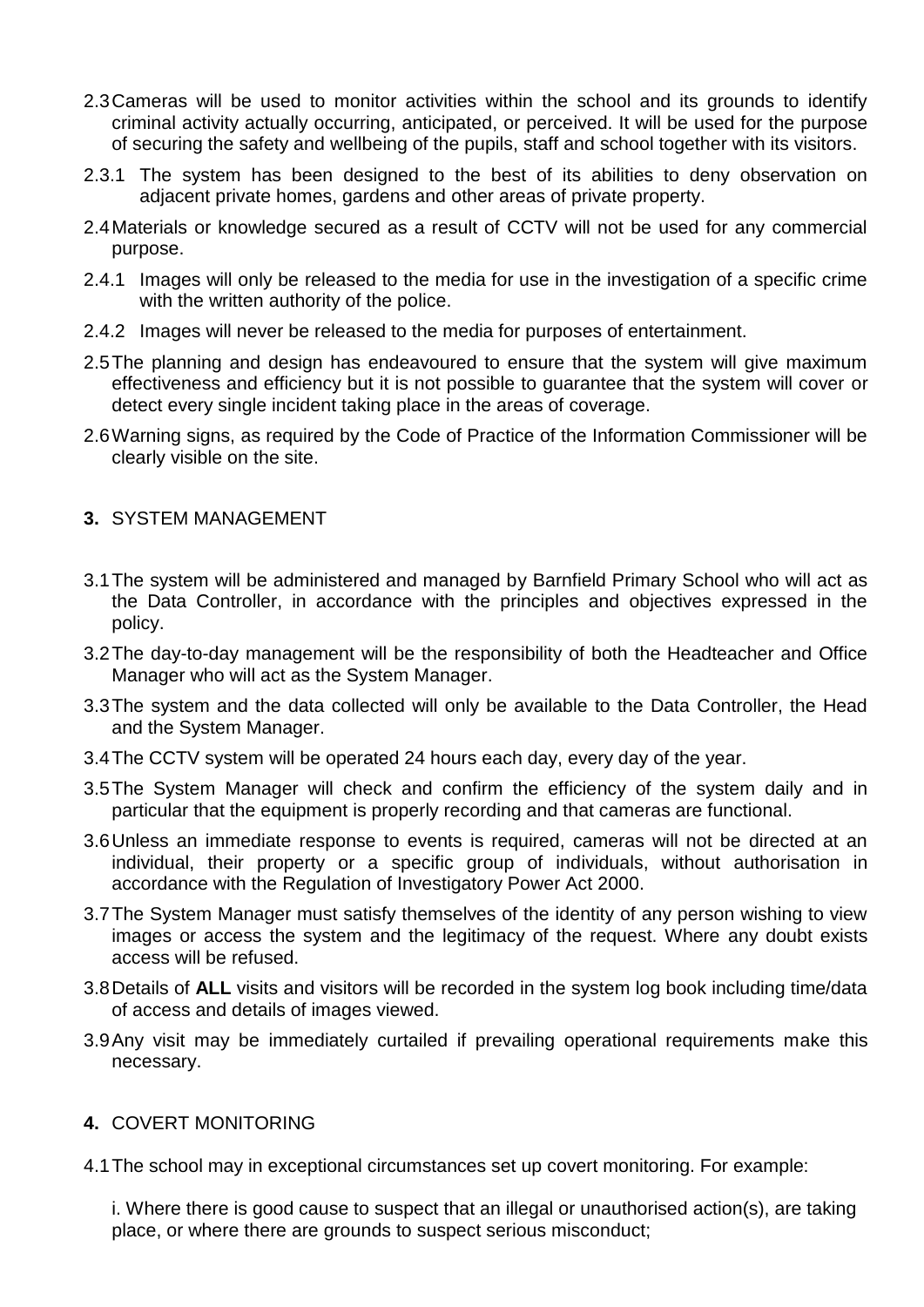ii. Where notifying the individuals about the monitoring would seriously prejudice the reason for making the recording.

- 4.2In these circumstances authorisation must be obtained from the data controller.
- 4.3Covert monitoring must cease following completion of an investigation.

#### **5.** STORAGE AND RETENTION OF CCTV IMAGES

- 5.1Recorded data will not be retained for longer than is necessary. While retained, the integrity of the recordings will be maintained to ensure their evidential value and to protect the rights of the people whose images have been recorded.
- 5.2All retained data will be stored securely.
- **6.** ACCESS TO CCTV IMAGES

.

- 6.1Access to recorded images will be restricted to those staff authorised to view them, and will not be made more widely available.
- **7.** SUBJECT ACCESS REQUEST (SAR)
- 7.1Individuals have the right to request access to CCTV footage relating to themselves under the Data Protection Act.
- 7.2All requests should be made in writing to the data controller. Individuals submitting requests for access will be asked to provide sufficient information to enable the footage relating to them to be identified. For example, date, time and location.
- 7.3The school will respond to requests within 40 calendar days of receiving the written request.
- 7.4As a general rule, if the viewer can identify any person other than, or in addition to, the person requesting access, it will be deemed personal data and the images pixelated so that only the person requesting access can be identified. The school has software that enables images to be pixelated, but if it is not possible to conceal the identity of others, disclosure is unlikely. Refusal to disclose images, even if pixelated, may be appropriate where its release is:
- $\checkmark$  Likely to cause substantial and unwarranted damage to an individual.
- $\checkmark$  To prevent automated decisions from being taken in relation to an individual.
- $\checkmark$  Likely to prejudice the legal rights of individuals or jeopardise an ongoing investigation.
- **8.** ACCESS TO AND DISCLOSURE OF IMAGES TO THIRD PARTIES
- 8.1There will be no disclosure of recorded data to third parties other than to authorised personnel such as the Police and service providers to the school where these would reasonably need access to the data (e.g. investigators).
- 8.2Requests for access should be made in writing to the data controller.